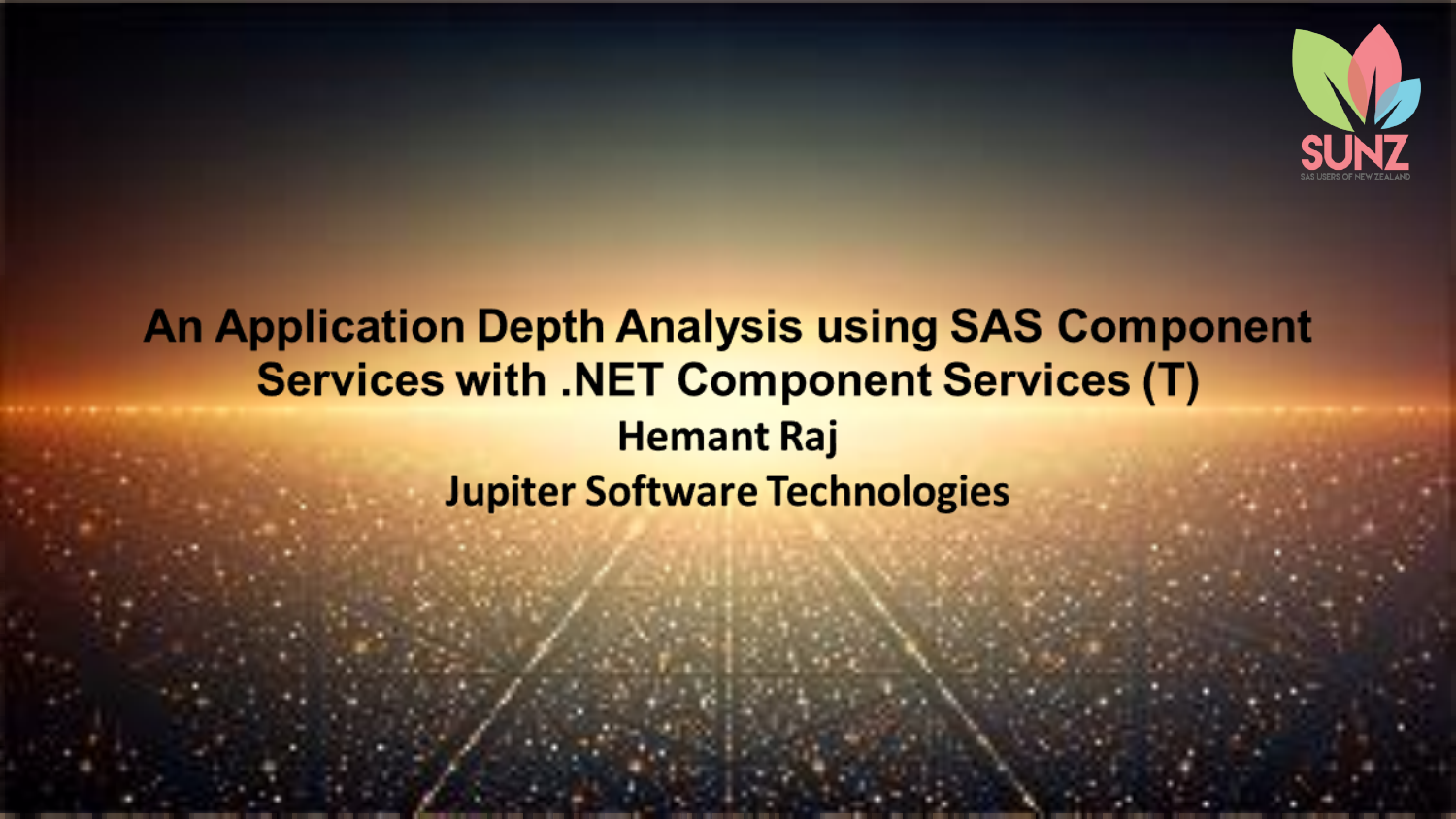## **Analytical Objectives**

What are SAS Component Services?

What are .NET component services?

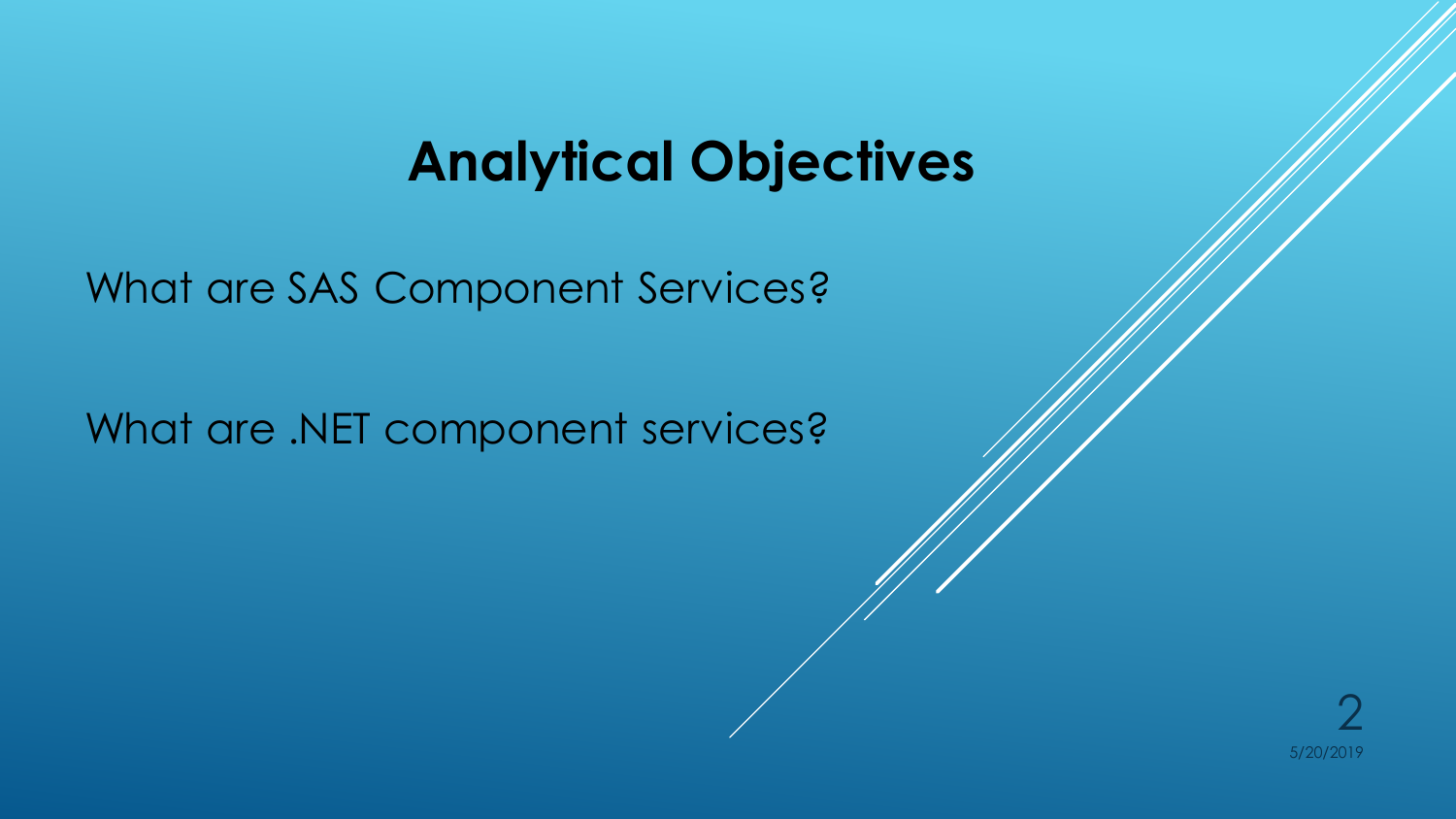## **Motivation Factors**

Is business growth balancing on existing SAS Client Application?

Is it feasible to model business use cases using Adaptive SAS and .NET component services?

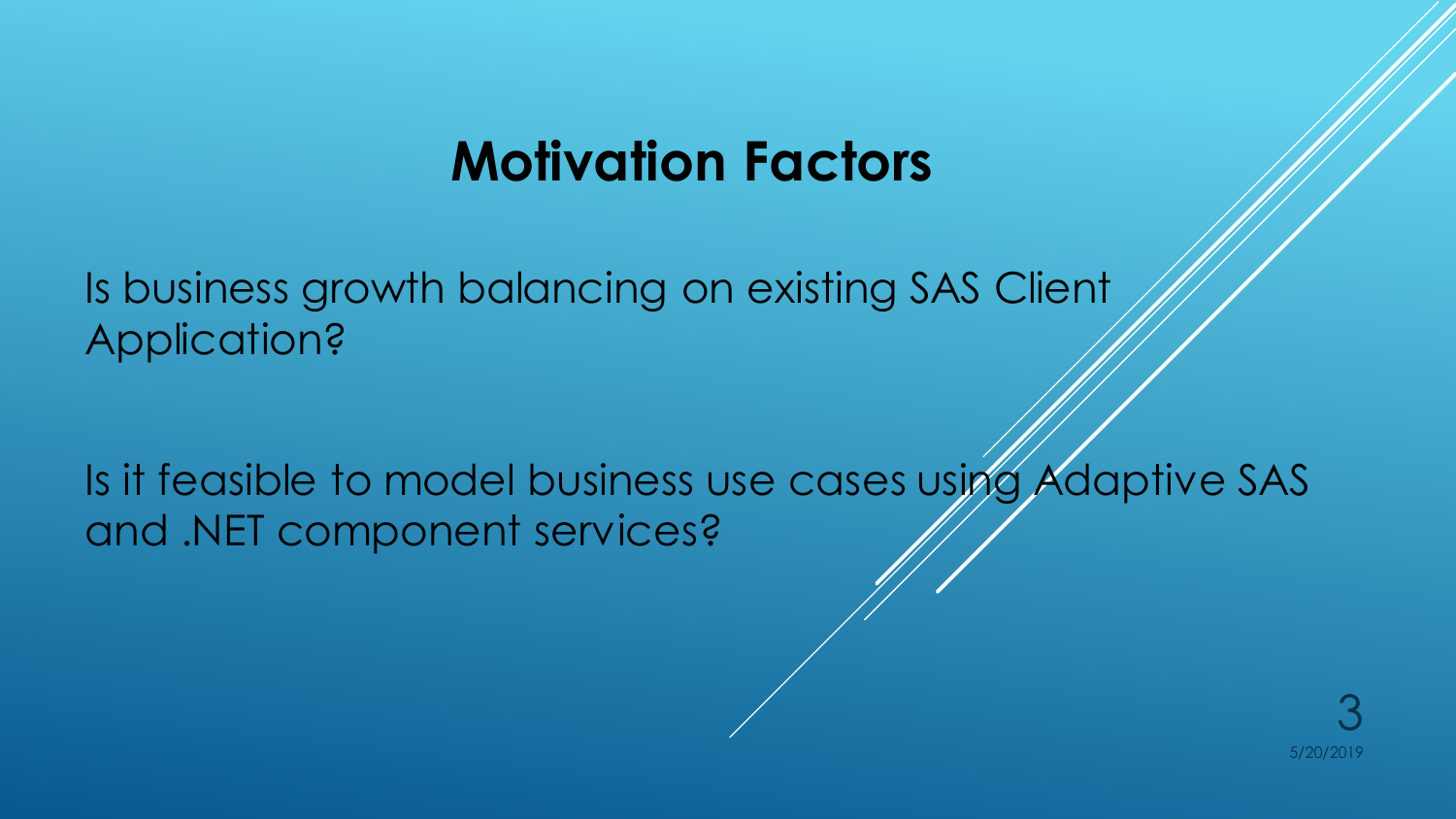### **Motivation aspects for SAS Products that consume SAS-.NET Component Services?**

- ❑ SAS Enterprise Guide
- ❑ SAS Viya
- ❑ Azure Cloud Based Client for
	- SAS Enterprise Guide, SAS Grid and/or with
	- SAS Viya Template for Azure

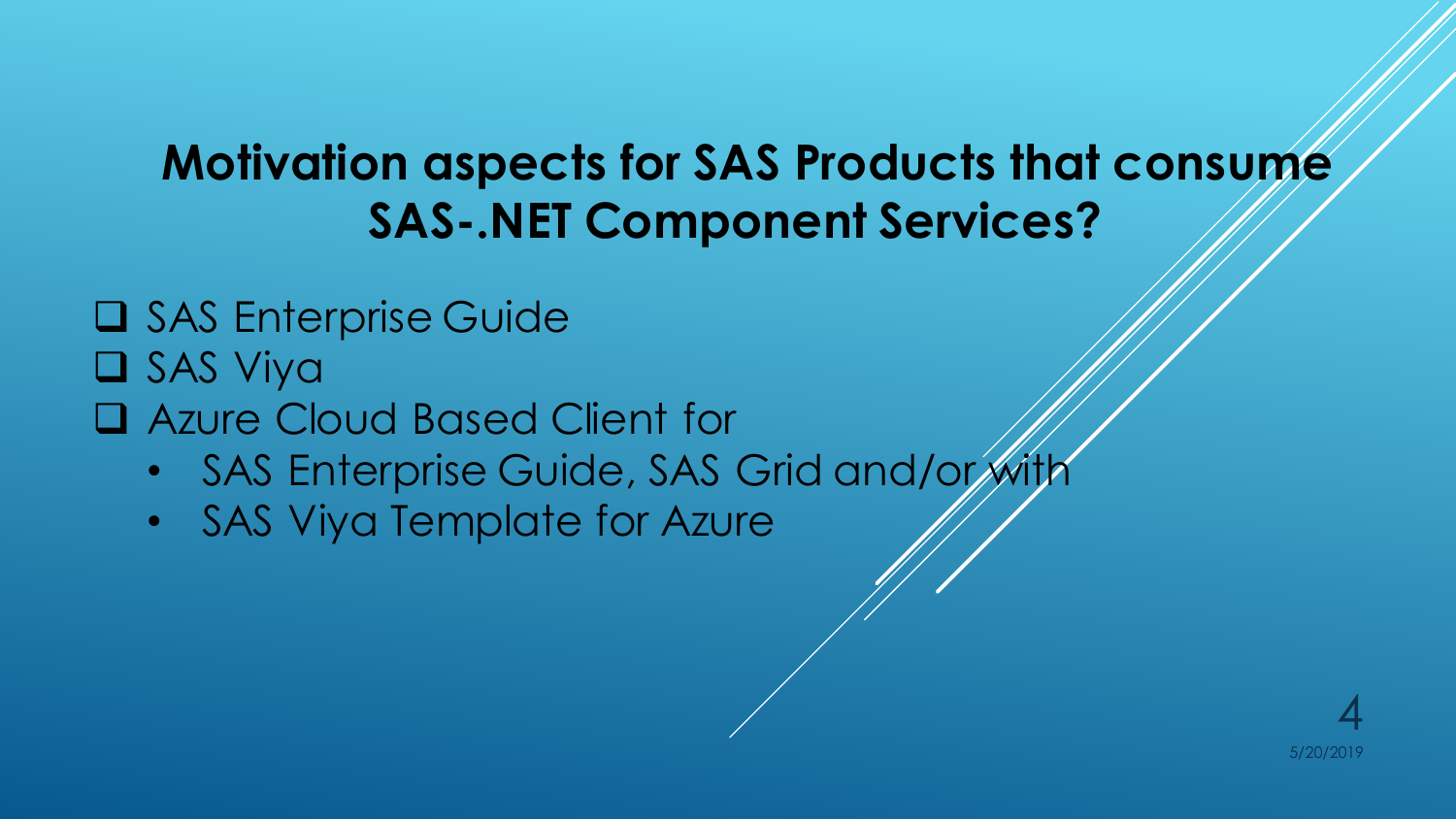## **Business Growth vs Design Constraints**

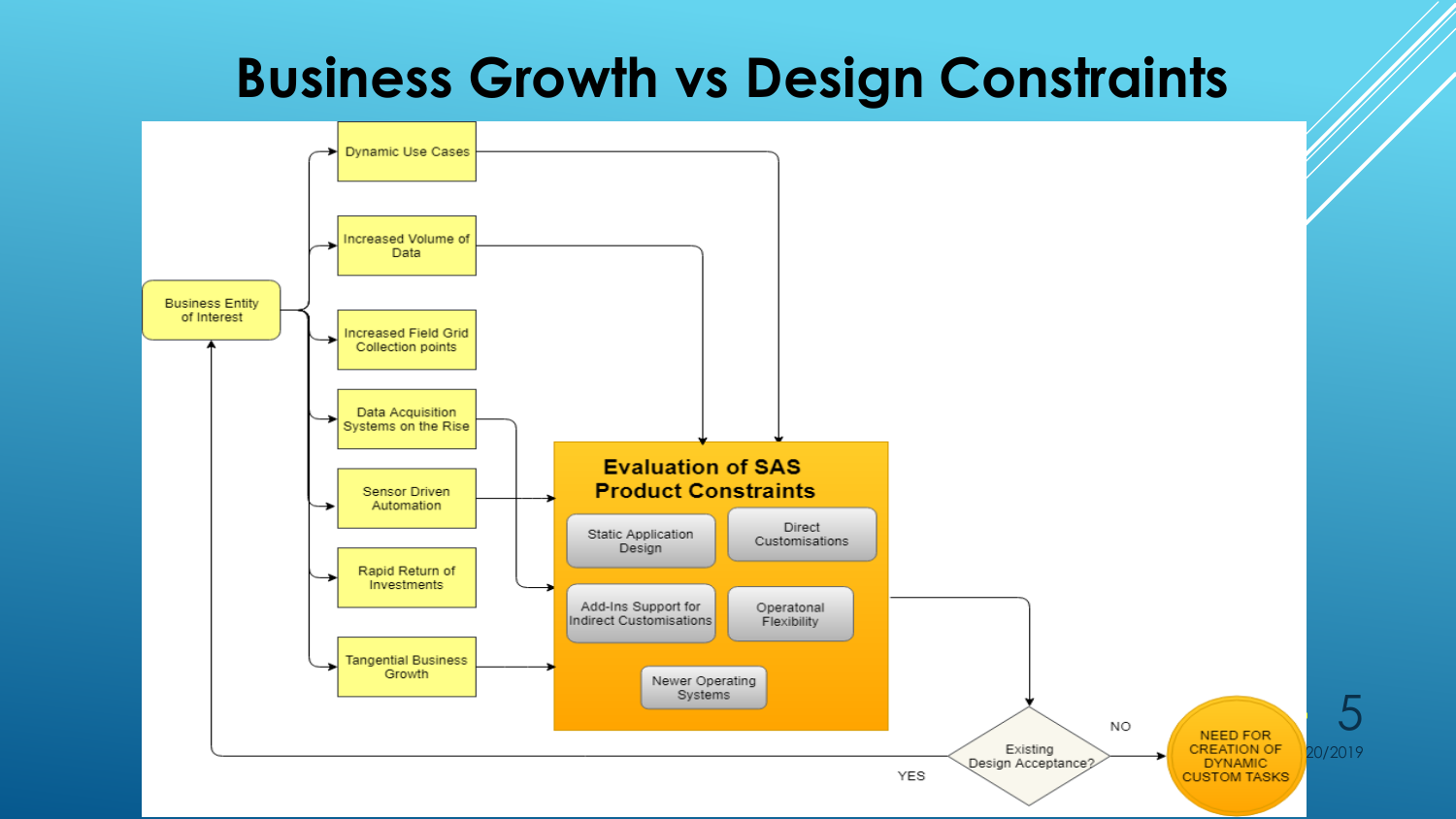### **Automation of Custom Tasks?**



5/20/2019 6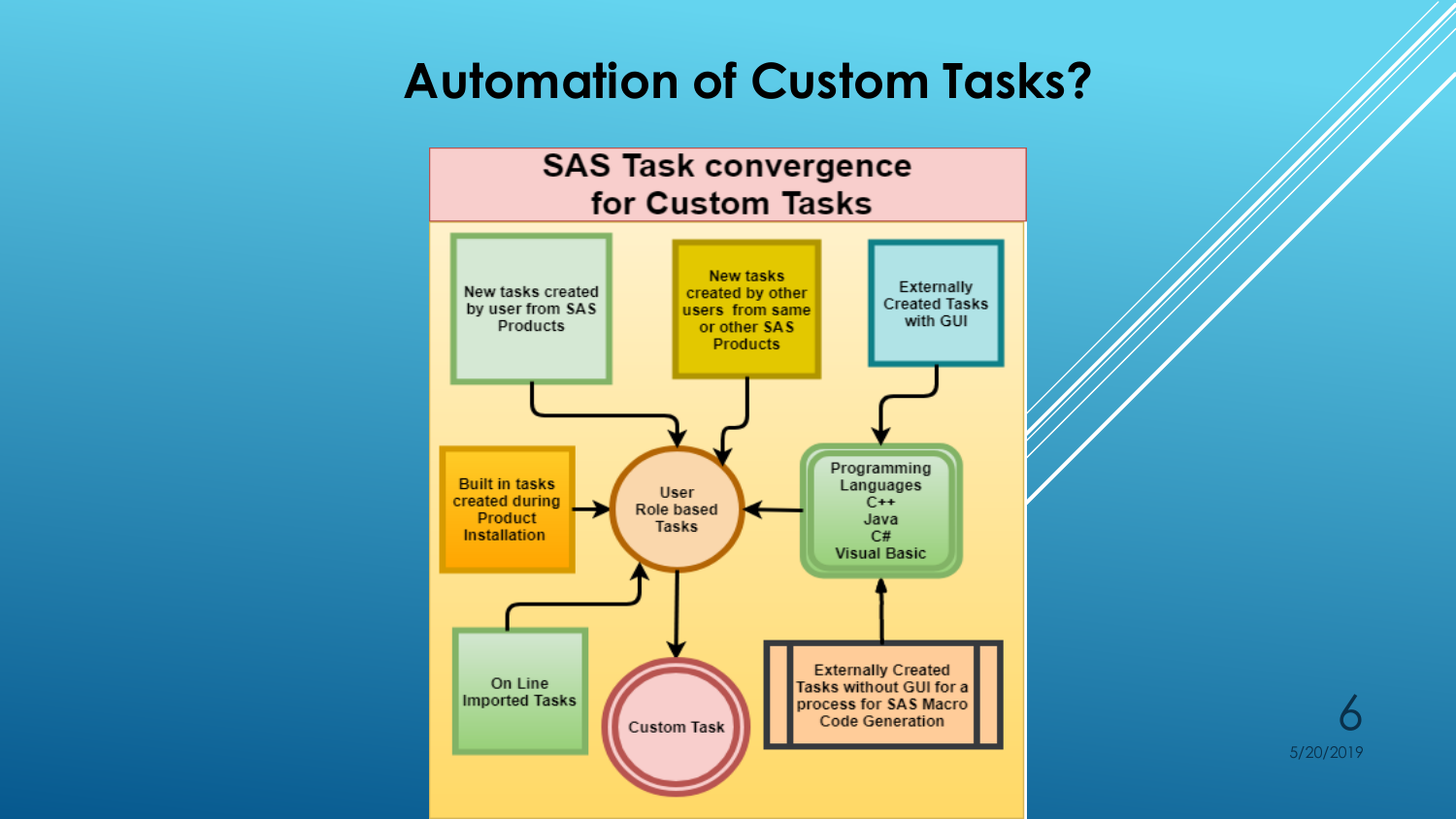#### **Benefits of Complex Custom Task Automation**

- Direct control of menus, tasks and other parts of SAS EG
- Dynamic business use case based custom tasks creation
- Maintainability of custom tasks on large on-line imports
- Can use user driven auto custom task filter
- Platform Independence of custom tasks creation

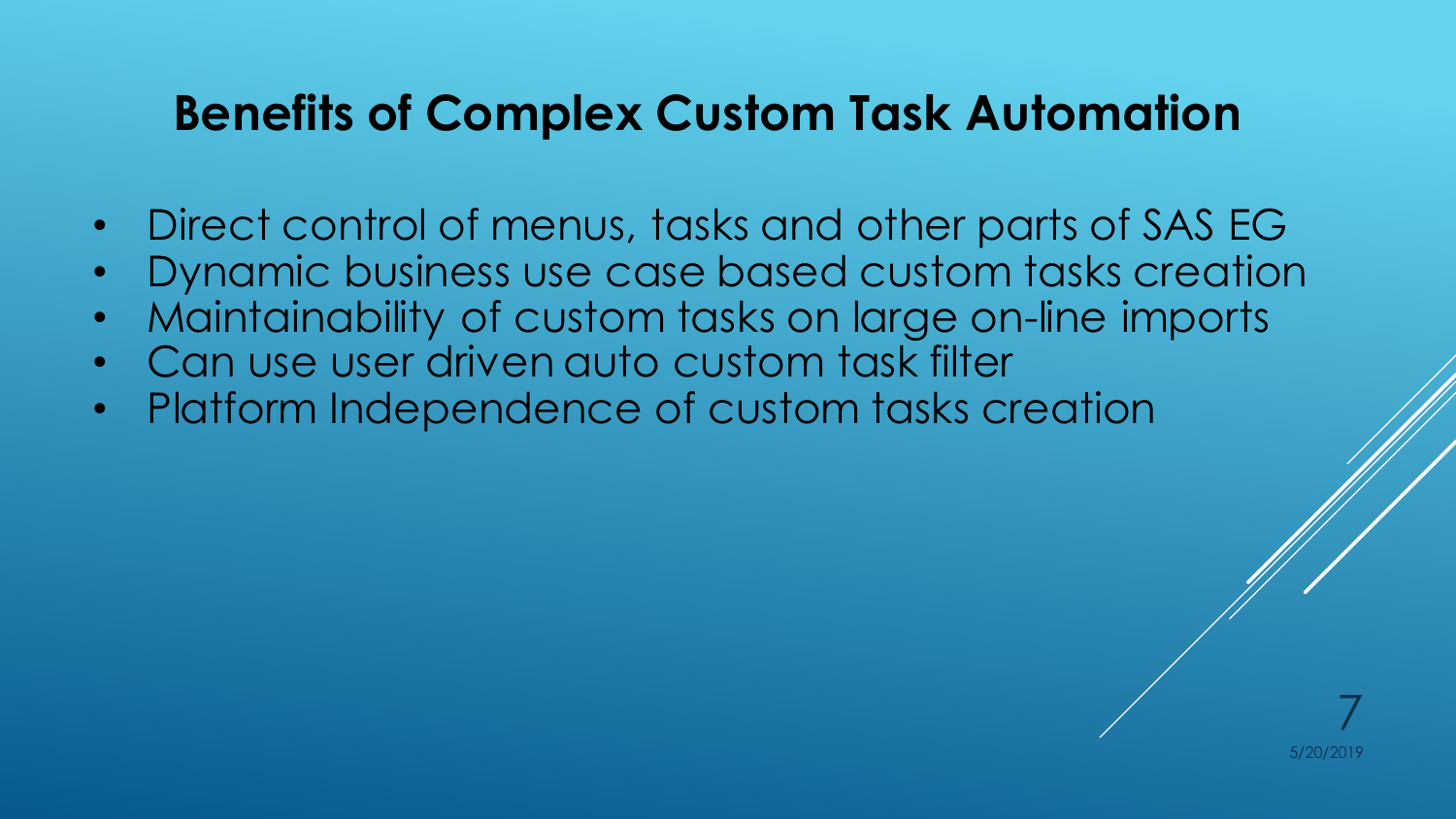# **SAS Component and .NET Component Services connectivity model for custom task integration**

**SAS Component .NET Component COM, COM+, DCOM Connectivity Model** 



5/20/2019 8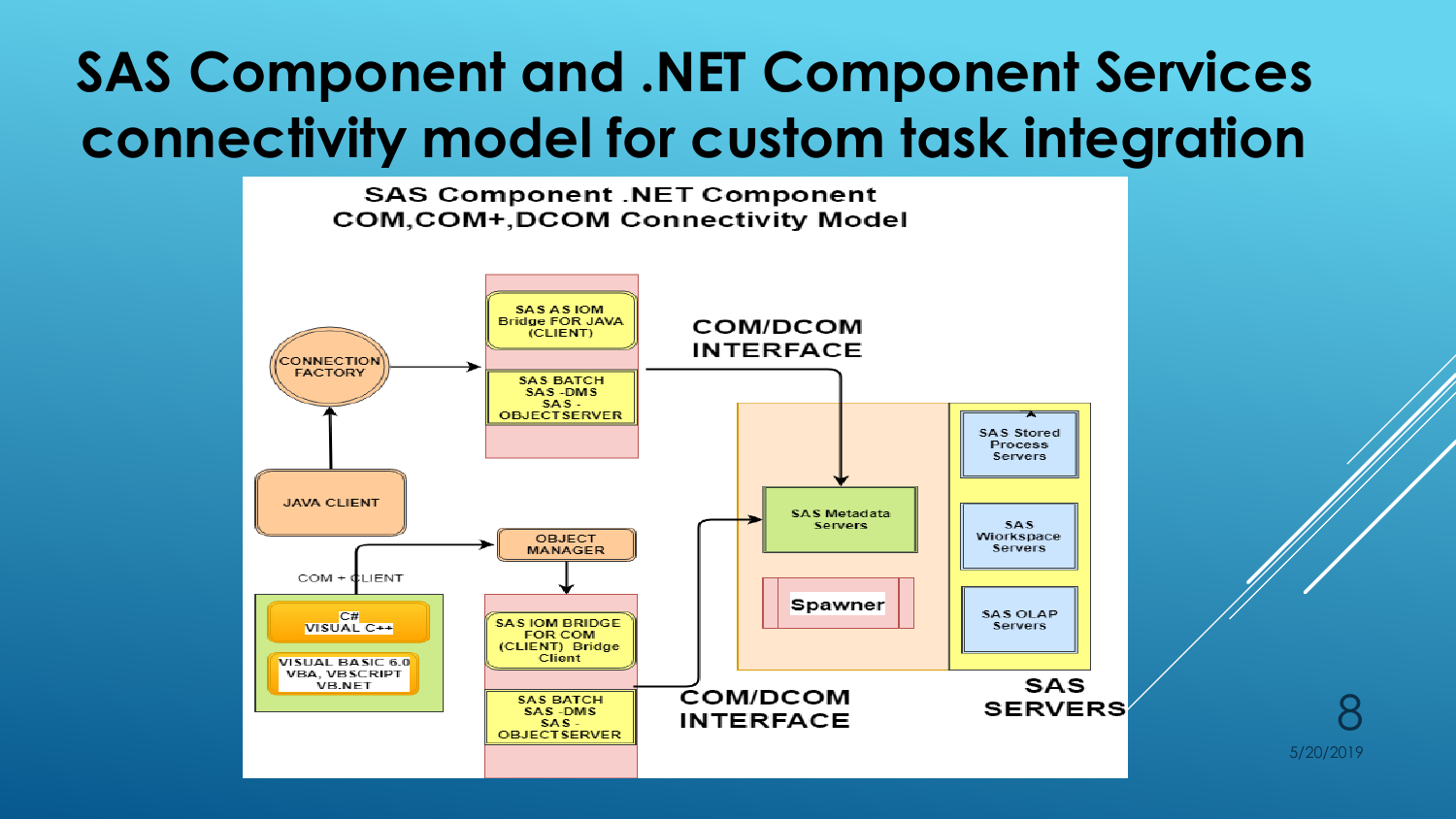# **Platform Independence of Custom Cask using .NET Component Services**

❑Usage of Windows API code by component services

- ❑Algorithmic and Non Algorithmic Models for Generation of SAS Macros for processing SAS Datasets
- □Generation of direct GUI functionality for custom tasks
- untelligent balance of business use cases with new and existing custom tasks
- ❑Expertise of classification on known custom task for reusability for other use cases.

5/20/2019

9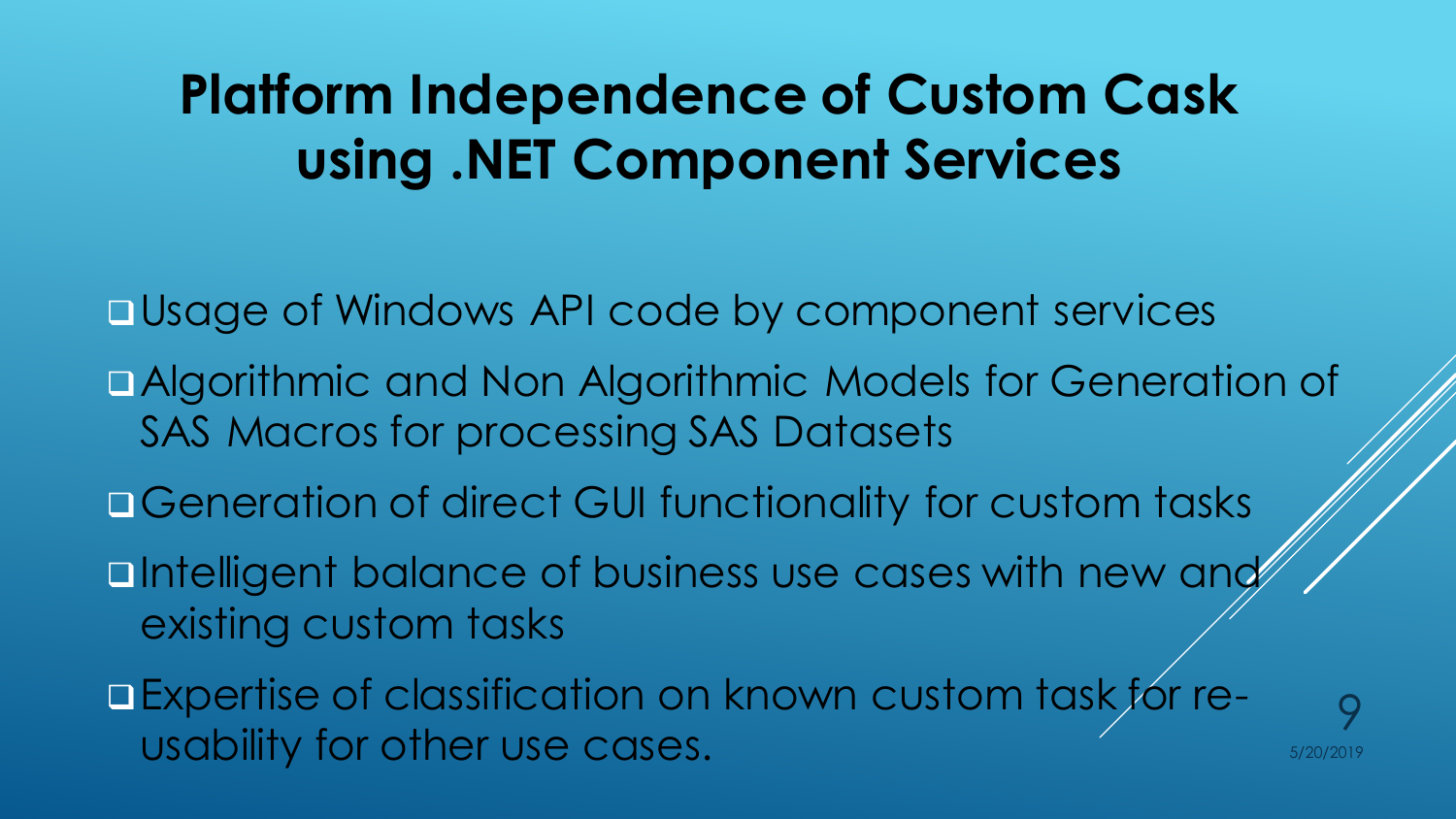# **Need for AI Model for Non Algorithmic Stochastic Processing in .NET Component Services**

- □ Declarative Logic Programming
- ❑ Uncertainties to certainties ratios are very high and fuzzy.
- ❑ Facts based Managed and Unmanaged Code API Capture
- □ Building Expert System Shell for business use case model
- □ Combinatorial Logic Rules using Statistical Methods for template based SAS macro generation
- □ Building Situational based Rules Based Agenda Datasets and Subsets
- □ Building Inference engine using declarative programming
- ❑ Firing rules till convergence on business use cases are met
- □ Transformation of result set to algorithmic model for Component Services0 implementation 5/20/2019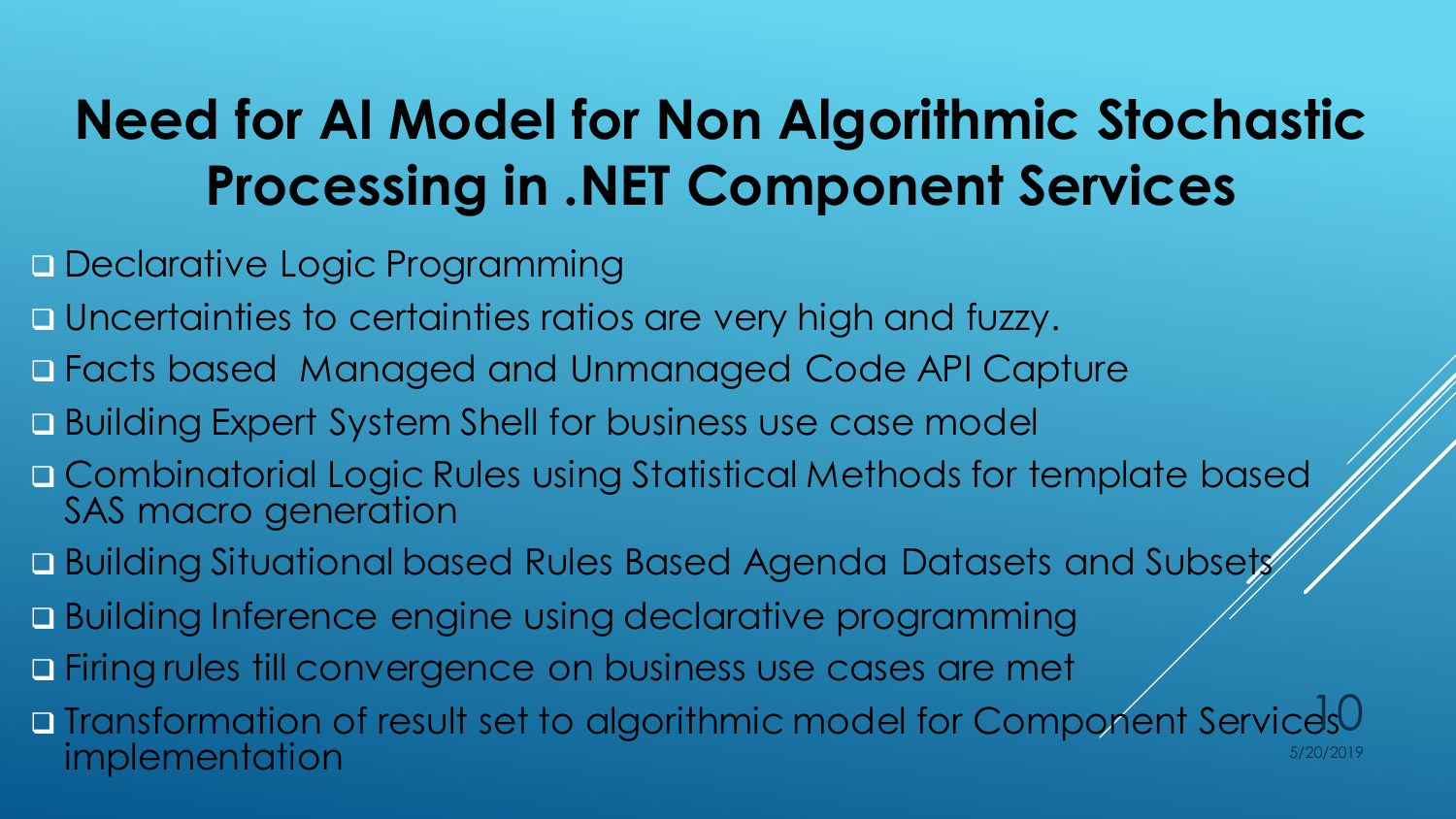#### Design of .NET COMPONENT SERVICES FROM SAS COMPONENT SERVICES

Created by Hemant Raj, Jupiter Software Technologies Ltd, Wellington, New Zealand

This design is SAS Business Application using SAS and .NET component services with dynamic intelligent updates to SAS Products

of SAS Enterprise Guide, SAS Visual Analytics, Azure Cloud Based Analytics from Expert System Shell Programming

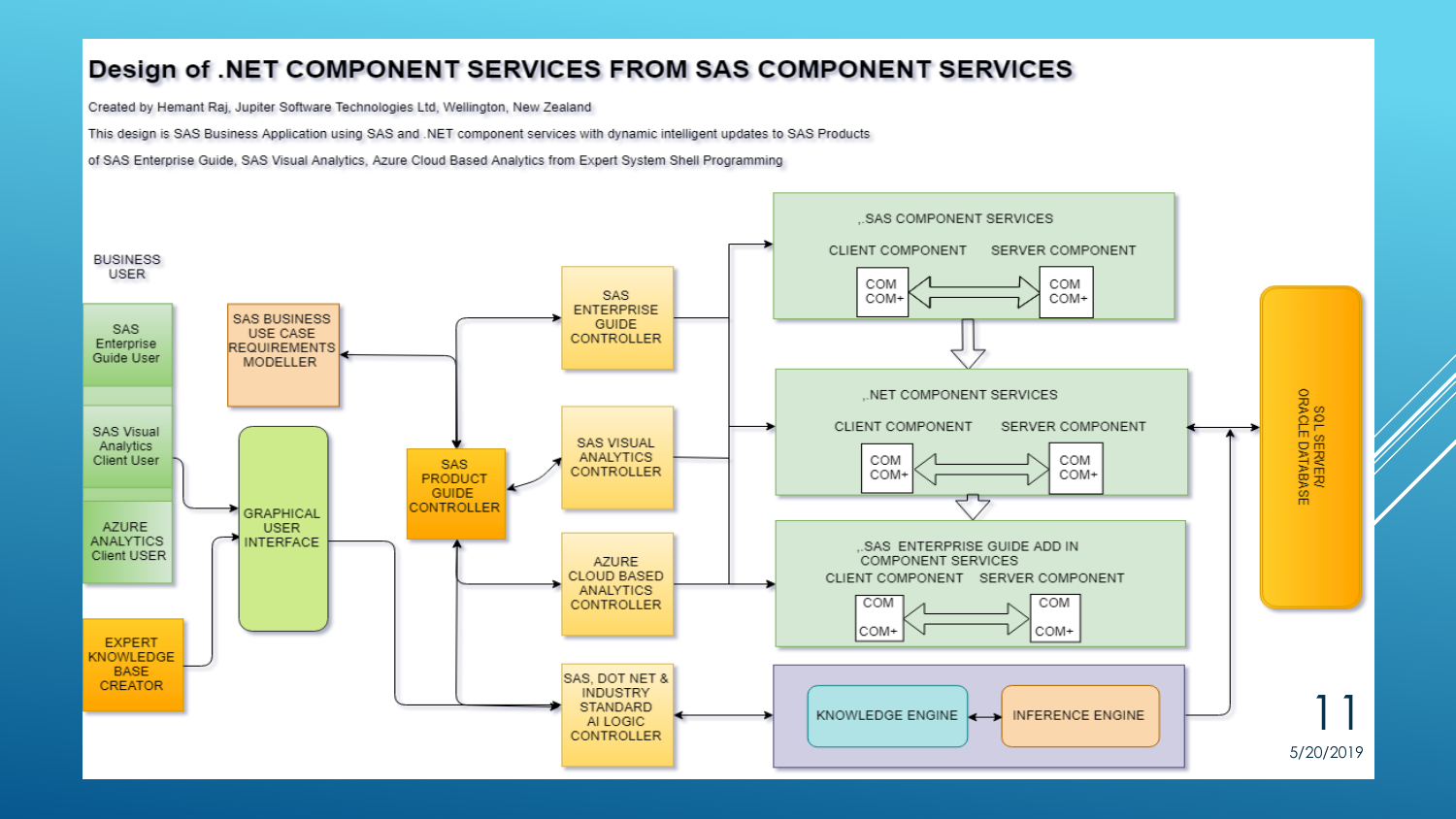# **SAS Component and .NET Component Services with Custom Task Integration**

❑Custom Tasks are created as .NET component using SAS Interface components

❑Custom Tasks are directly added to SAS Product like SAS EG using Component Services

□ Options available to use Add-In Manager for deployment or override based on complexity of Custom tasks

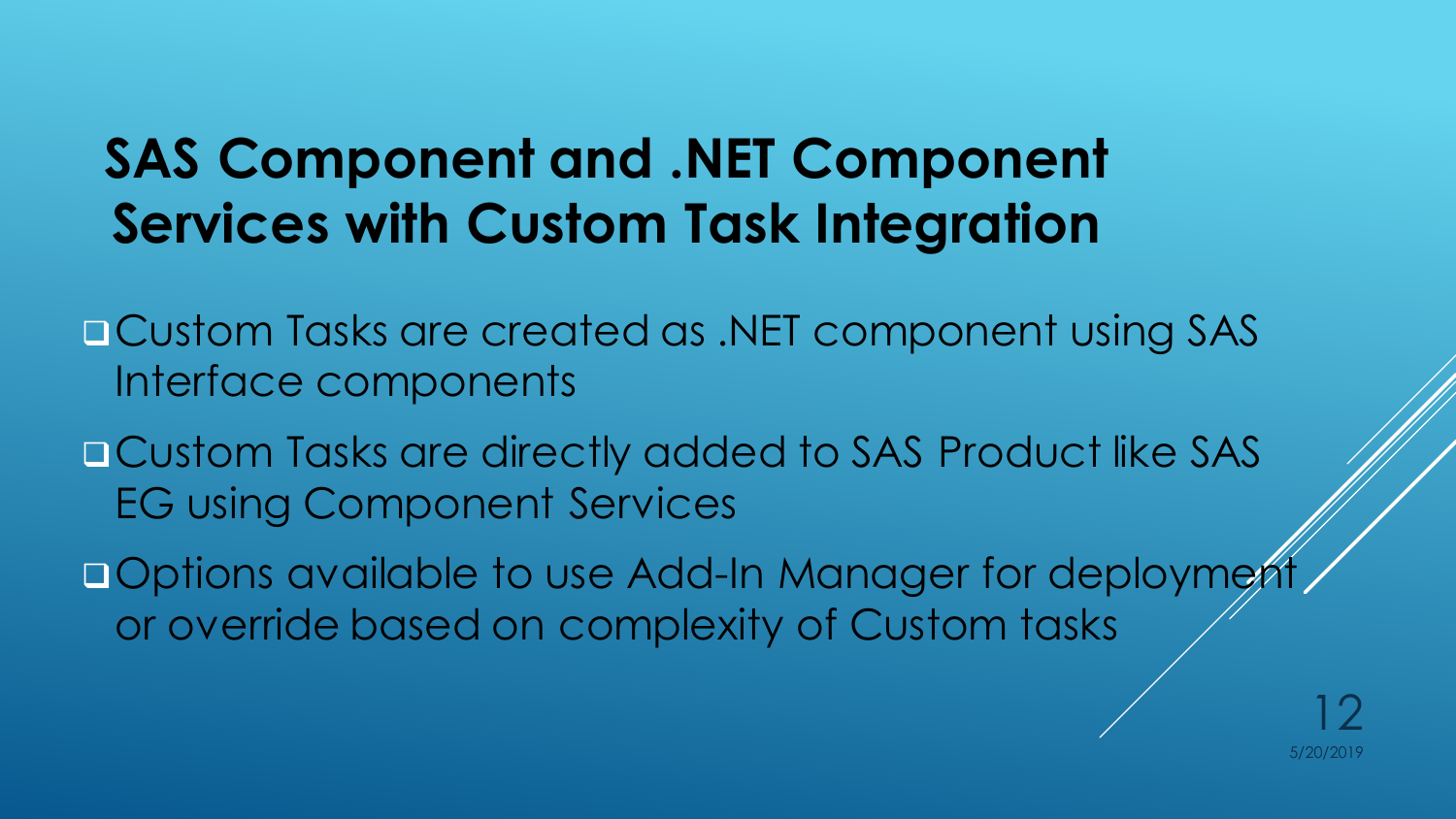# **SAS and .NET Component Services with Custom Task Integration**

|            | <b>Console Root</b>                                                     |
|------------|-------------------------------------------------------------------------|
|            | $\vee$ $\bullet$ Component Services                                     |
|            | $\vee$ $\Box$ Computers                                                 |
|            | $\vee$ $\blacksquare$ My Computer                                       |
|            | $\vee$ $\Box$ COM+ Applications                                         |
|            | > <a> COM+ Explorer</a>                                                 |
|            | <a> △ COM+ QC Dead Letter Queue Listener</a>                            |
|            | $\sum$ $\blacksquare$ COM+ Utilities                                    |
|            | $\frac{1}{2}$ COM+ Utilities (32 bit)                                   |
|            | $>$ $\triangleq$ Microsoft FTP Publishing Service Extensibility Host    |
|            | $\vee$ <sup>2</sup> MySuperApplication                                  |
|            | $\vee$ $\Box$ Components                                                |
|            | MySuperComponent.MySuperClass                                           |
|            | $\vee$ $\Box$ Interfaces                                                |
|            | > -@ _MySuperClass                                                      |
|            | > <b>-@</b> _Object                                                     |
|            | > en IDisposable                                                        |
|            | > <del>.</del> IManagedObject                                           |
|            | > . IMySuperInterface                                                   |
|            | > a IRemoteDispatch                                                     |
|            | > . ServicedComponentInfo                                               |
|            | $>$ Subscriptions                                                       |
|            | > < MySuperEvent.MyEventClass                                           |
|            | > <> MySuperEvent.MyEventClass                                          |
|            | $>$ Legacy Components                                                   |
|            | $>$ Roles                                                               |
|            | System Application                                                      |
|            | $\sum$ Components                                                       |
|            | $>$ $\Box$ Roles                                                        |
|            | $\vee$ $\Box$ DCOM Config                                               |
|            | > <a> %SystemRoot%\system32\appwiz.cpl</a>                              |
|            | > 음 %SystemRoot%\System32\fveui.dll                                     |
|            | > ● %systemroot%\system32\intl.cpl                                      |
|            | > 쓸 %systemroot%\system32\lpksetup.exe                                  |
|            | ॑ %systemroot%\System32\UserAccountControlSettings.dll<br>$\rightarrow$ |
|            | <aeth>%systemroot%\System32\UserAccountControlSettings.dll</aeth>       |
|            | ● 32-bit Preview Handler Surrogate Host                                 |
|            | <b>鲁 AccessibilityCplAdmin</b><br>$\rightarrow$                         |
|            | > 鲁 AccStore Class                                                      |
|            | acppage.dll                                                             |
|            | <b>当 AcroBroker</b>                                                     |
| $\epsilon$ |                                                                         |

**El Canada Past** 

| 7<br>MySuperComponent.MySuperClass Properties<br>× |  |                                        |             |                                  |             |          |  |  |  |
|----------------------------------------------------|--|----------------------------------------|-------------|----------------------------------|-------------|----------|--|--|--|
| General                                            |  |                                        |             | Transactions Security Activation | Concurrency | Advanced |  |  |  |
| Name: MySuperComponent.MySuperClass                |  |                                        |             |                                  |             |          |  |  |  |
| Description:                                       |  |                                        |             |                                  |             |          |  |  |  |
| MySuperComponent.MySuperClass                      |  |                                        |             |                                  |             |          |  |  |  |
| DLL:                                               |  |                                        | mscoree.dll |                                  |             |          |  |  |  |
| CLSID:                                             |  | {E3D593B5-F11C-3B39-9AB9-58DAC1A49A77} |             |                                  |             |          |  |  |  |
| Application:                                       |  | {01449BBB-9F60-448D-B047-CF0DFC6AE05D} |             |                                  |             |          |  |  |  |
|                                                    |  |                                        |             |                                  |             |          |  |  |  |
|                                                    |  |                                        |             |                                  |             |          |  |  |  |
|                                                    |  |                                        |             |                                  |             |          |  |  |  |
|                                                    |  |                                        |             |                                  |             |          |  |  |  |
| Learn more about setting these properties.         |  |                                        |             |                                  |             |          |  |  |  |
|                                                    |  |                                        |             | OК                               | Cancel      | Apply    |  |  |  |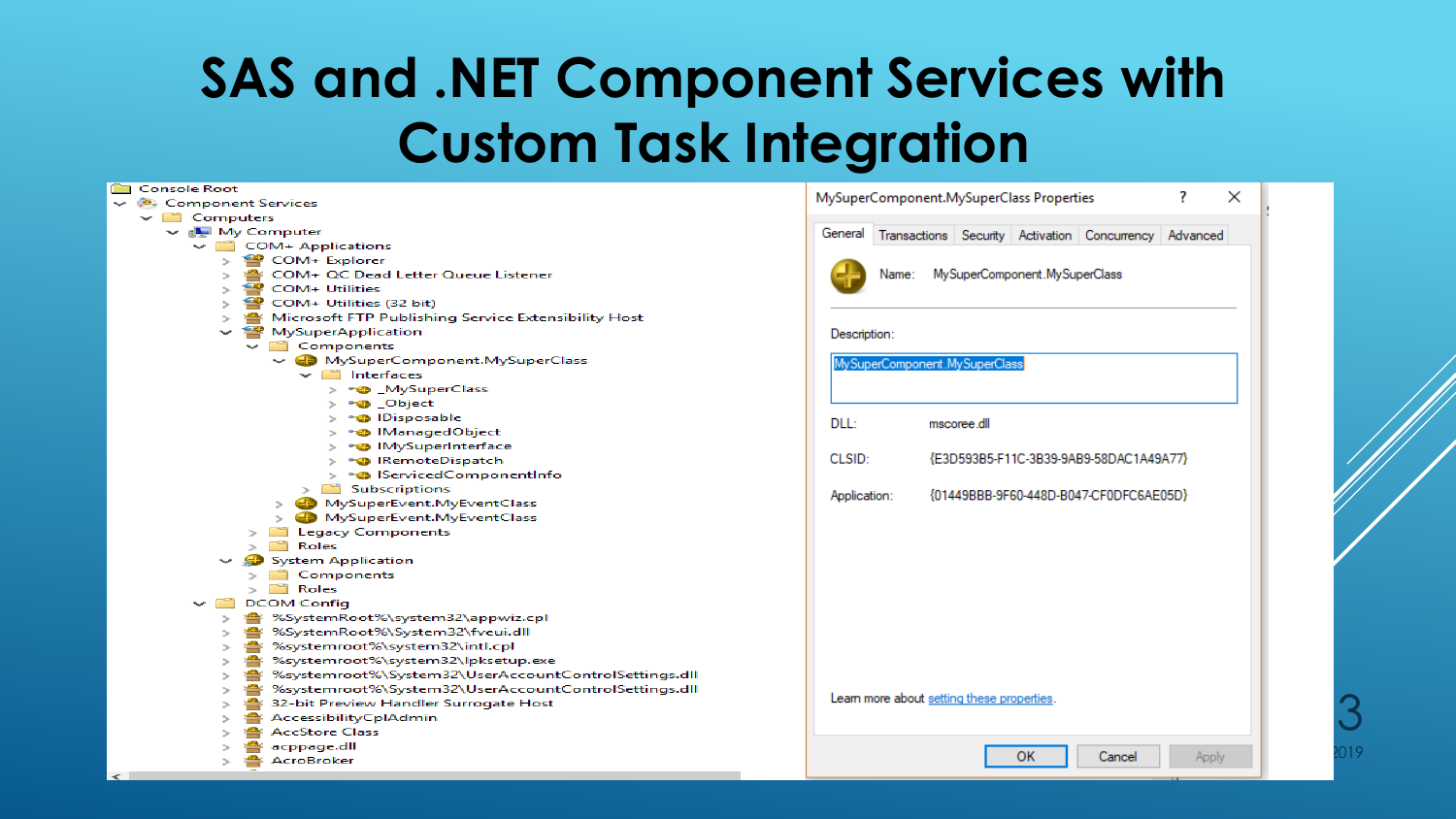## **Future Directions**

- ❑ Parallel Tasks processing for component services for algorithmic and non algorithmic datasets is needed
- □ Improvement on Client Server Object Processing of Binary Function Pointers
- □ Logic Programming API Integration Enhancements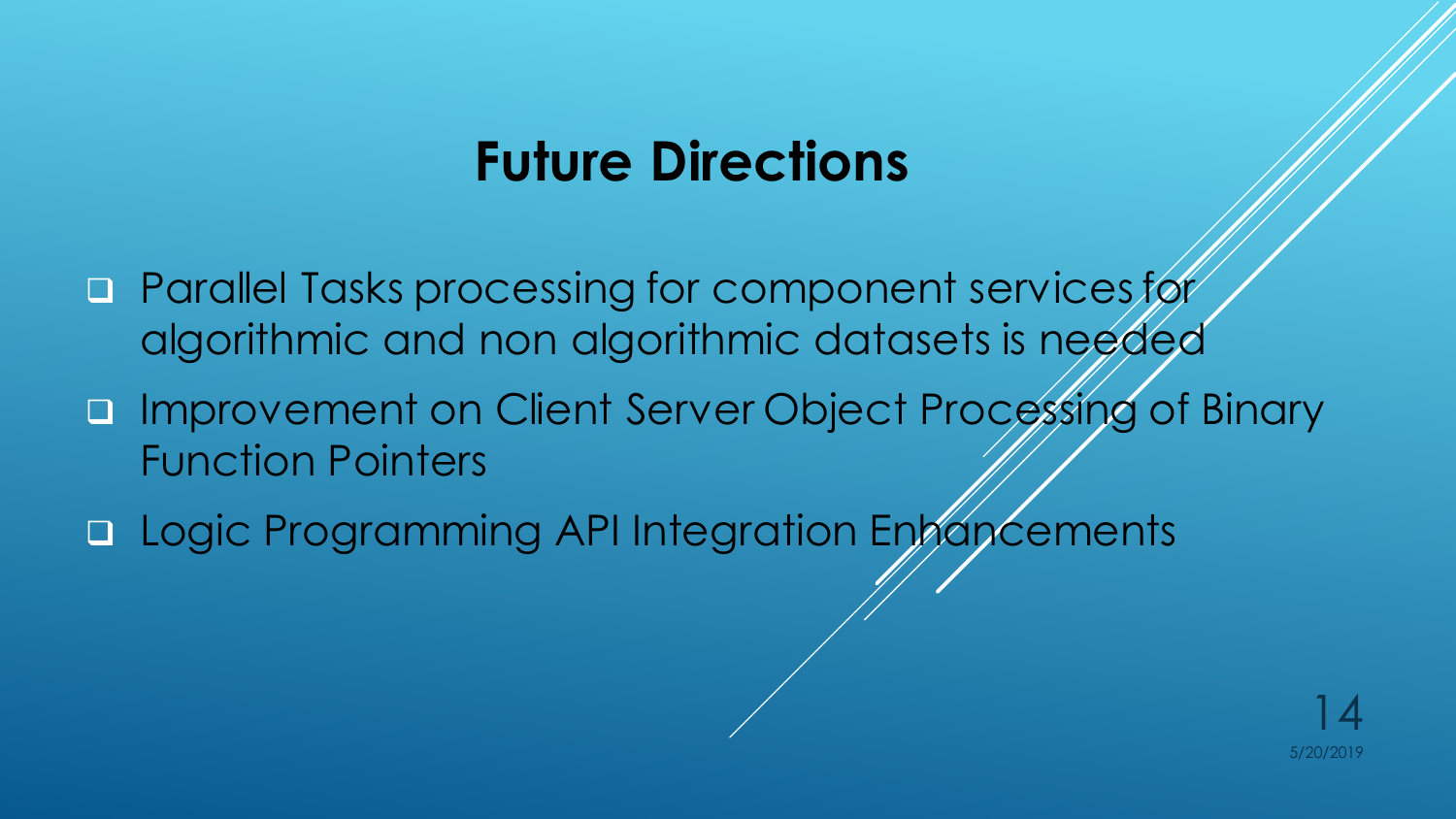# **Conclusion**

#### ❑**Is business growth balancing on existing SAS Client Application?**

Yes

❑**Is it feasible to model business use cases using Adaptive SAS and .NET component services?**

Yes